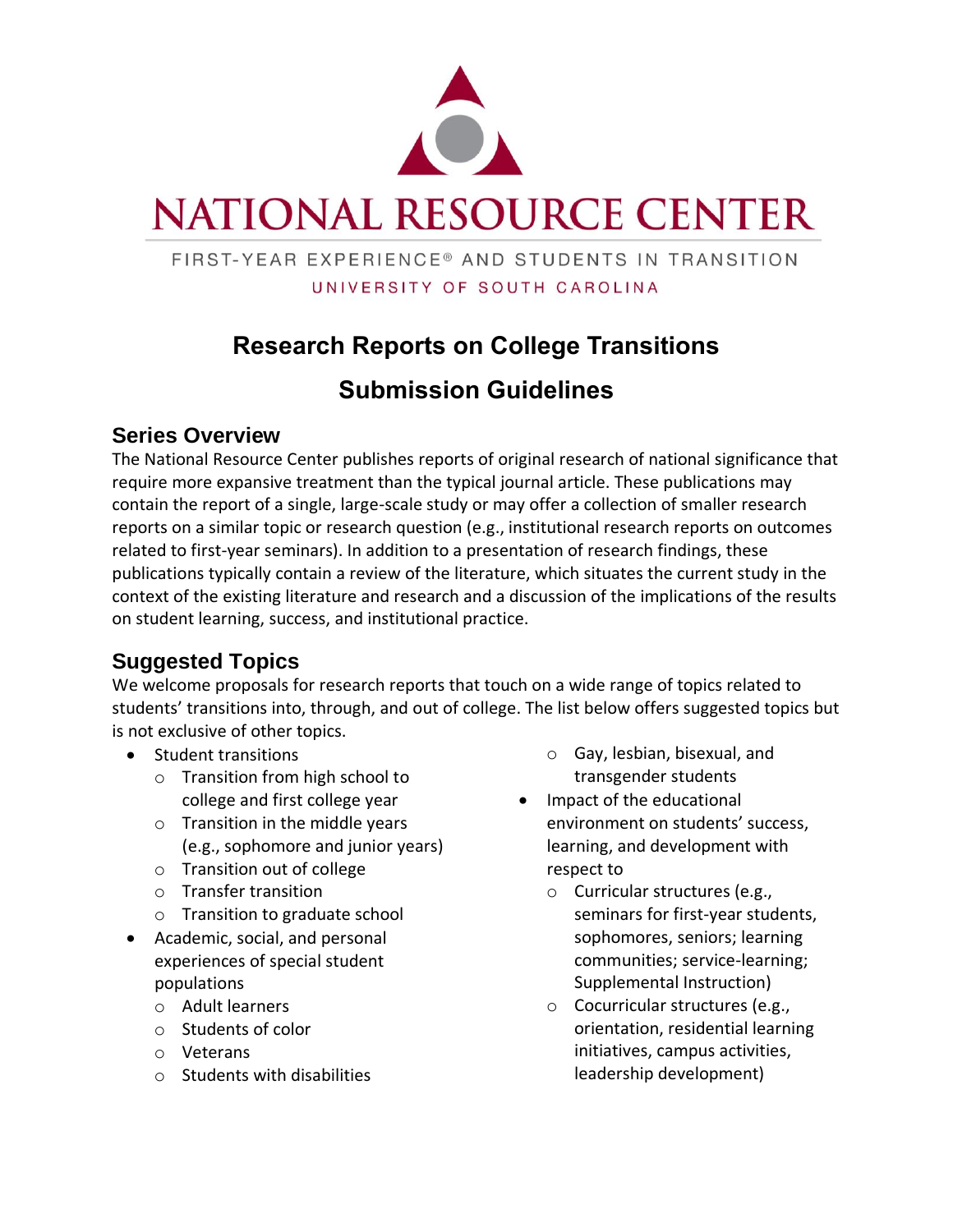- o Academic support and personal development (e.g., academic advising, career development, information literacy)
- o Pedagogy
- o Technology

#### o Faculty and staff development

- Impact of interpersonal supports
	- o Peers
	- o Parents and family members
	- o Academic advisors

## **Report Structure and Length (Single Study)**

Completed manuscripts for the Research Reports series should be 25,000 to 35,000 words (between 100 to 150 double-spaced manuscript pages) exclusive of references, tables, figures, and any additional supplementary materials. The typical Research Report will include the following, divided into 3 to 5 sections or chapters:

- An executive summary, which should offer a brief overview of the study and highlight the most significant findings.
- A literature review, which offers a well-organized and synthesized discussion of the existing literature and research. While the literature review may highlight important early studies or briefly outline the evolution of the literature, it should focus on current work (i.e., published within the last 10 years) whenever possible. The discussion of the literature should lead clearly to the rationale or purpose for the current study and the research question or questions that it addresses.
- A description of study, providing some discussion of the population or phenomenon under study, sampling procedures, and methods of data collection and analysis. Detailed methodological discussions should be reserved for an appendix.
- A presentation of the findings including the use of relevant data displays and discussion of the possible meaning or relevance of the findings.
- A discussion of implications for practice and future research
- Appendices may include detailed methodological discussions, survey instruments, and interview protocols as appropriate.

### **Report Structure and Length (Collection of Studies)**

Manuscripts collecting a series of smaller research reports on a similar topic or research question should not exceed 50,000 words (approximately 200 double-spaced manuscript pages) exclusive of references, tables, figures, and any additional supplementary materials. Each collection will open with an introduction, which may offer a brief literature review, a description of the larger topic or research question addressed by the cases, and a discussion of common themes emerging from the research studies collected in the volume. The introduction will be followed by 15 to 25 research reports. The *Exploring the Evidence* series of monographs published by the National Resource Center offers a model of this type of publication.

Editors for collections will be responsible for establishing selection criteria, soliciting proposals, and selecting cases for inclusion. Cases should be approximately the same length (a maximum of 2,500 words or 10 double-spaced manuscript pages each) and should follow the same format. Given the word limit, case authors should offer a limited discussion of the literature and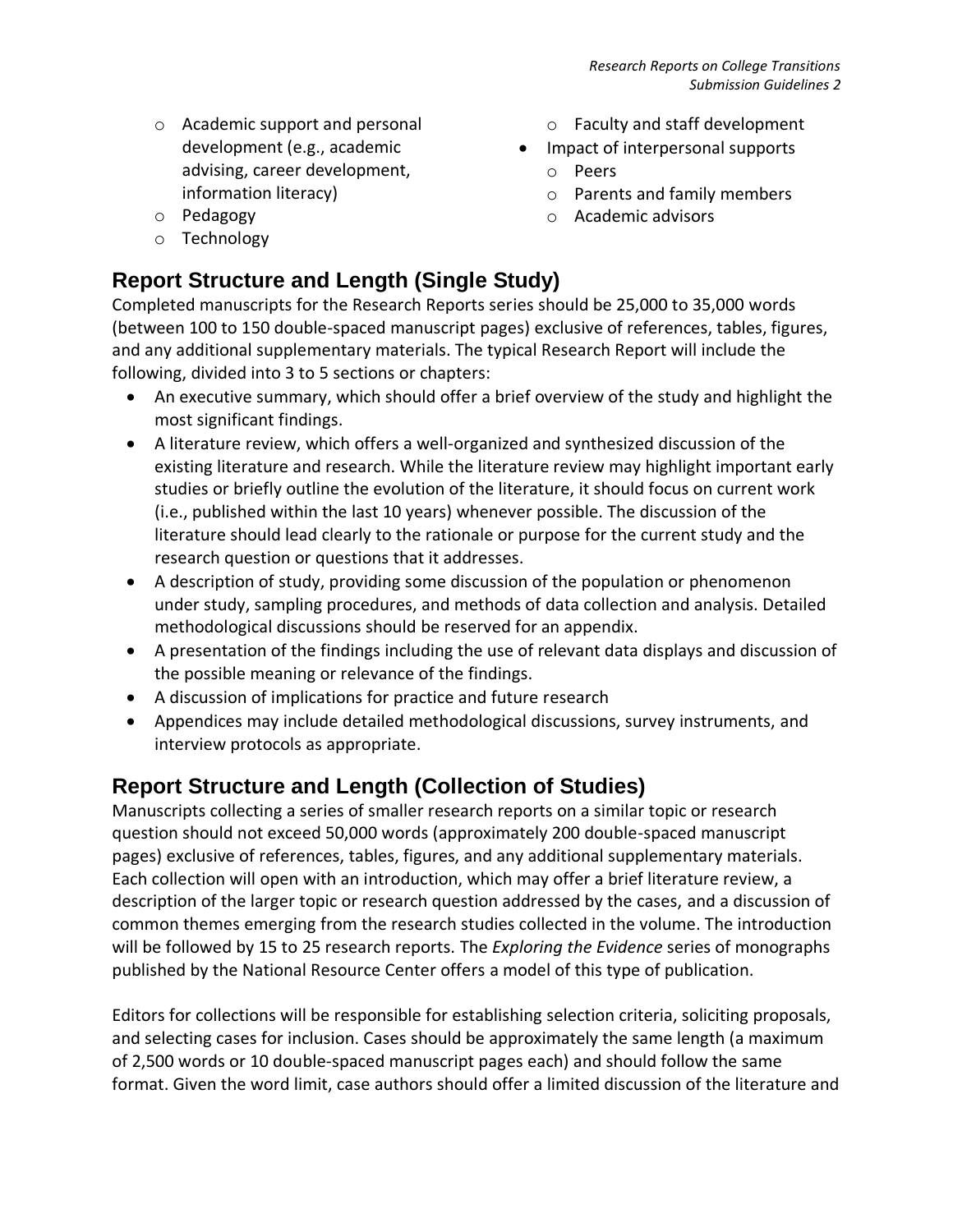study methodology, reserving the bulk of the text for a presentation of the findings and a discussion of the implications.

#### **Review Process**

Proposals may be submitted at any time. Proposal review takes approximately three months. The National Resource Center requests that any work submitted for consideration not be submitted to another publisher while the proposals is being reviewed by the National Resource Center.

#### **Acceptance**

Upon acceptance of a proposal, the National Resource Center will enter into a publication agreement with the author(s)/editor(s). We do not provide royalties or honorarium for titles published in the Research Report series.

### **Copyright**

Unless specifically designated by a grant or contract, the University of South Carolina holds the copyright for all publications produced by the National Resource Center, including those produced with federal funds.

#### **Proposal Package**

The proposal package for single studies varies slightly from that for collections of research studies. Please review the requirements carefully and submit the appropriate materials to the Assistant Director for Publications.

#### *Single Study*

- Manuscript Proposal (5-10 pages in length, single spaced)
	- o Title of the manuscript
	- o Abstract of the manuscript
	- o Statement of problem/research questions
	- o Brief literature review
	- $\circ$  Brief description of research methodology, including participants, sampling procedures, instruments or protocols used for data collection, methods of data analysis
	- o Brief description of findings, including approximate number of tables and figures to be included
	- o Brief discussion of significant implications for research and practice
	- $\circ$  Anticipated timeline, or date by which complete manuscript would be delivered to the National Resource Center
- Supporting Documents
	- $\circ$  Name; institutional affiliation; and résumé or vita, including publications list, of each author.
	- o A comparable writing sample (e.g., a scholarly journal article, research report) is required for each author. Bibliographic information should be included for each writing sample.